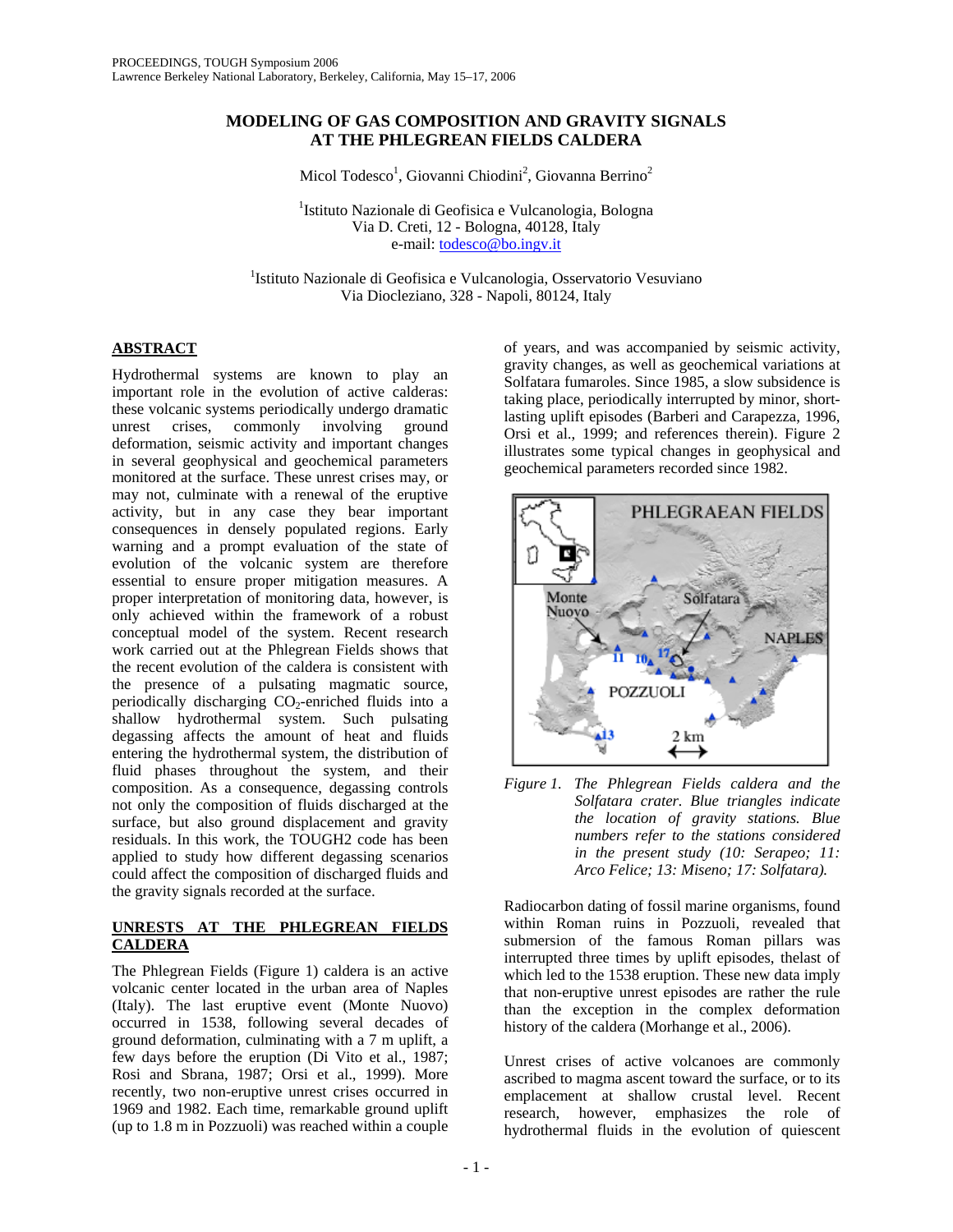volcanoes. Measurements carried out to quantify mass and energy budgets associated with the ascent and condensation of hot hydrothermal fluids revealed impressive figures, with up to 100 MW of thermal energy being released through diffuse degassing at Solfatara (Chiodini et al., 2001, Chiodini et al., 2005). A proper evaluation of the volcanic hazard therefore requires a good understanding of the mechanisms controlling the hydrothermal system during unrest periods.



Jan 85 Jan 88 Jan 91 Jan 94 Jan 97 Jan 00

*Figure 2. Vertical ground displacement (m) at the caldera centre, and fumarolic gas composition at Solfatara. Arrows indicate periods of minor uplifts (upper diagram); gravity residuals at three different stations (location in Fig.1), since 1982 (lower diagram).* 

Physical modeling of hydrothermal fluid circulation showed that the compositional changes observed at Solfatara during unrest crises are consistent with periods of increased magmatic degassing (Chiodini et al, 2003). Coupled thermo-hydro-mechanical modeling also showed that heating and pore pressure build-up, associated with the ascent of hot hydrothermal fluids, can generate important amounts of ground deformation (Todesco et al., 2004). This further emphasizes the role of the hydrothermal system in uplift episodes, already suggested by various authors (Casertano et al., 1976; Bonafede, 1991; Gaeta et al., 1998; 2003; Battaglia et al., 2006). More recently, physical modeling was carried out to evaluate gravity changes arising from the hydrothermal fluid circulation. Todesco and Berrino (2005) showed that a hydrothermal system fed by a pulsating magmatic source is characterized by continuous change of fluid composition and phase

distribution. As a result, the variation of the average fluid density generates a gravity change that can be recorded at the surface. Comparison with observed gravity data showed that hydrothermal fluids reaching the surface are responsible for the anomalous data set recorded at Solfatara. Simultaneous matching with geochemical data provided new constraints for the definition of the initial and boundary conditions (Todesco and Berrino, 2005).

In this work, physical modeling of heat and fluid flow is applied to study the most recent evolution of the hydrothermal system at Solfatara. Simulation results are compared with both geochemical and gravity data, following Todesco and Berrino (2005).

## **MODELING OF HYDROTHERMAL SYSTEM AT SOLFATARA**

According to the conceptual model proposed by Chiodini et al. (2003), the hydrothermal system at Solfatara is fed by a magmatic source, which releases variable amounts of hot fluids, mostly water and carbon dioxide. The recent evolution has been dominated by short periods of increased magmatic degassing, followed by longer periods, during which both the amount of fluids entering the shallow hydrothermal system, and their  $CO<sub>2</sub>/H<sub>2</sub>O$  ratio are reduced. Numerical modeling of fluids  $(CO<sub>2</sub>+H<sub>2</sub>O)$ and heat transport through a homogeneous and shallow hydrothermal system was performed with TOUGH2 (Pruess, 1991). Hydrothermal fluid circulation is fed by a fluid source located at the base of the system (Figure 3).



*Figure 3. Computational domain, boundary conditions, and rock properties employed in all simulations. One of the grid blocks is highlighted to illustrate its contribution*  <sup>∆</sup>*gz to the vertical component of gravity change at point O: V, block volume, Δρ*<sub>*6*</sub> *change in average fluid density; G, universal gravitational constant; z, block depth; L, block distance from O (from Todesco and Berrino, 2005).*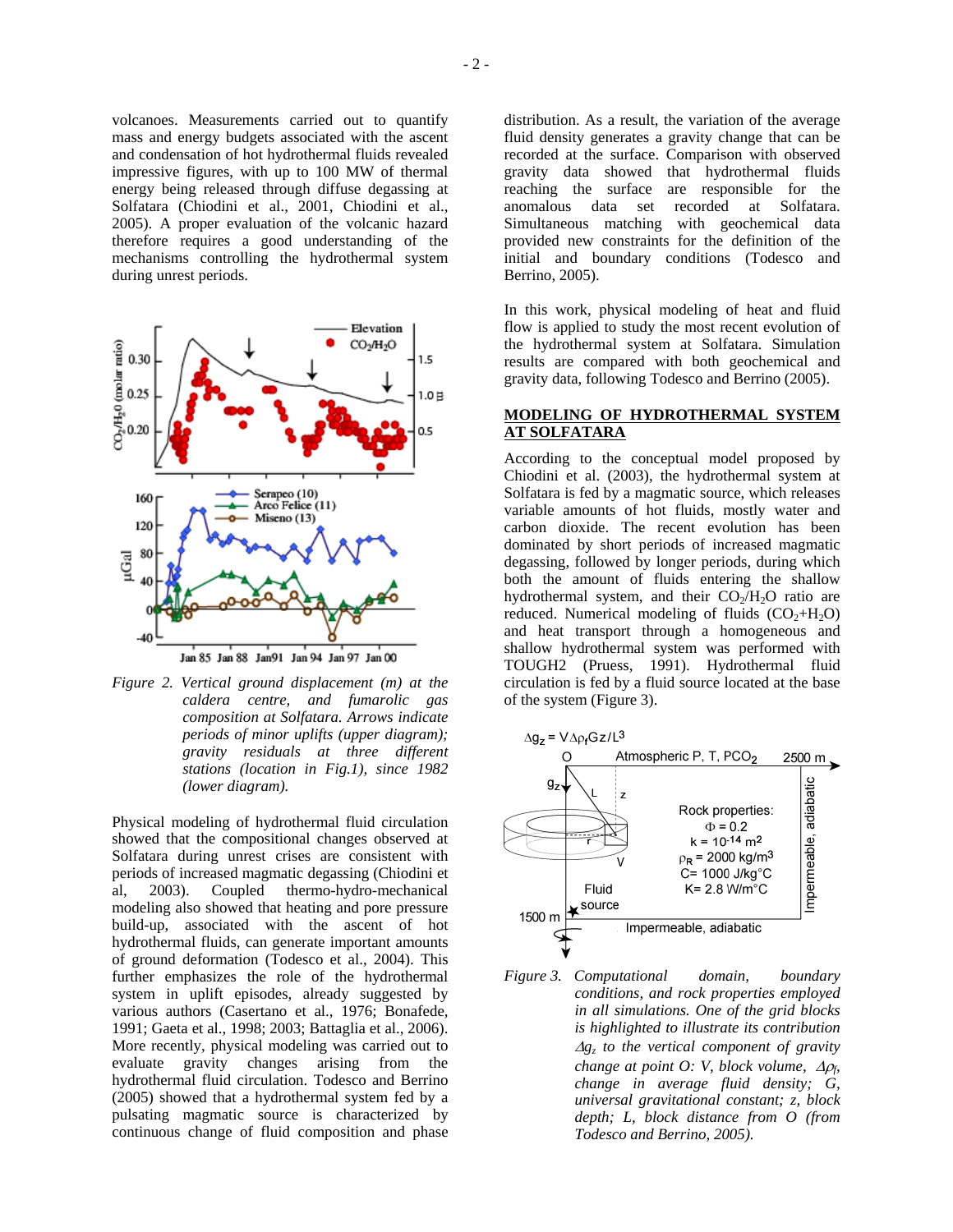Hot gases rise toward the surface and form a hot twophase plume, with a shallow dry-gas region, whose composition can be considered representative of the fumarolic fluids. Modeling results (Figure 4) showed that an appropriate choice of the duration of crisis and quiet periods allows reproduction of the observed compositional variations (Chiodini et al., 2003).



*Figure 4. Gas composition at Solfatara (dots) and simulation results (line). Blue bars represents subsequent unrest periods during which larger amounts of CO<sub>2</sub>-rich fluids enter the hydrothermal system (modified after Chiodini et al., 2003).* 

Further modeling showed that a good match with the observed composition is also achieved with different choices of fluid composition and injection rate at the source, and different duration of crisis and quiet periods (Todesco et al., 2004).

To better constrain fluid source and system crises, modeling results were used to calculate gravity changes associated with the simulated evolution of the hydrothermal system (Todesco and Berrino, 2005). During unrest periods, higher amounts of hot fluids, with higher  $CO<sub>2</sub>/H<sub>2</sub>O$  ratio, are injected into the system. As a consequence, fluid composition and phase distribution change during the simulation, modifying fluid density distribution. Modeling results were used to calculate the vertical component of gravity as a function of the average fluid density in every element of the computational domain (Figure 3). The gravity change arising from the repeated unrest crises is characterized by an overall decline, associated with the progressive enlargement of the two-phase region as large quantities of noncondensable gas are added to the system. This overall decline is interrupted during unrest crises, when minor gravity increments signal the larger fluid injection rate. Figure 5 shows gravity residuals recorded at the caldera center (Serapeo, blue diamonds) and at Solfatara (pink squares). Data recorded at Solfatara differ from those recorded at Serapeo and nearby stations, and differences are usually ascribed to the presence of hydrothermal fluids that reach the surface at Solfatara. Todesco and Berrino (2005) performed a new set of simulations, in order to obtain a gravity change, associated with the hydrothermal circulation, consistent with the gravity data observed at Solfatara. Satisfactory results were achieved considering different (hotter) initial conditions, a higher  $CO<sub>2</sub>/H<sub>2</sub>O$  ratio during system crises and shorter unrest periods. Modeling results are shown in Figure 5, where the green dashed line was obtained by adding the simulated hydrothermal contribution (blue line) to the gravity data observed at Serapeo (blue diamonds). A reasonable match is shown with data observed at Solfatara (pink squares).



*Figure 5. Observed and simulated gravity changes: blue diamonds, Serapeo (10); pink squares, Solfatara(17); blue solid line, gravity changes generated by the simulated evolution of the hydrothermal system; green, dashed line; effects of simulated hydrothermal system superimposed to data at Serapeo (modified after Todesco and Berrino, 2005).* 

The new simulation also provides a good match with the observed compositional variations (Figure 6).



*Figure 6. Observed (red dots) and new simulated (blue line) compositional changes at Solfatara (after Todesco and Berrino, 2005).* 

Contemporaneous matching of two independent parameters, such as gravity change and compositional variations, provided a robust confirmation of the proposed conceptual model and allowed to better constrain fluid source and initial conditions.

New data, however, suggest that something has changed within the system, as a new trend is recognizable both in geochemical and in gravity data (Figure 7).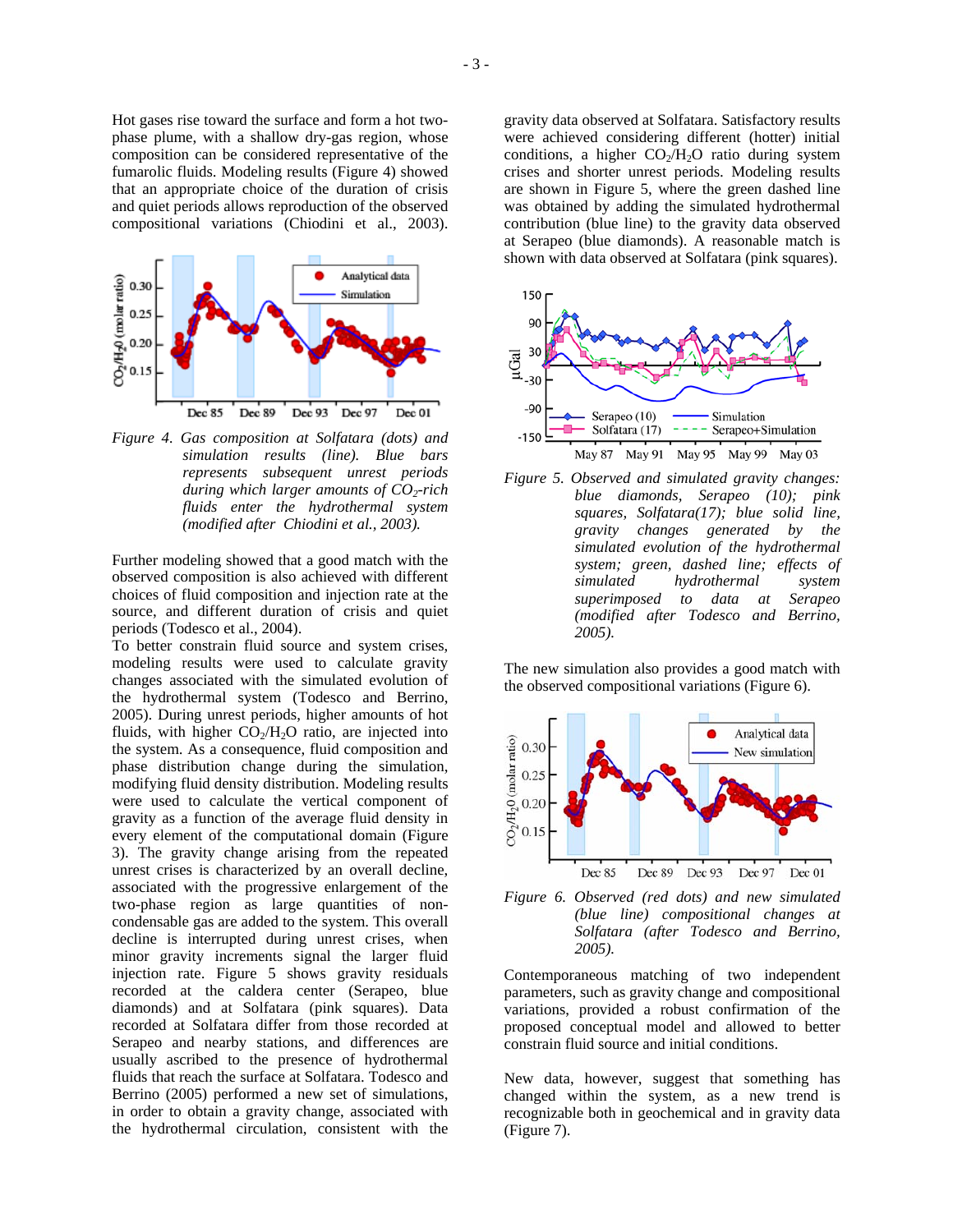

*Figure 7. Ground deformation, gas composition and gravity residuals from June 1983 to April 2005.* 

Beginning in 2005, the rate of subsidence has declined, and new uplift has begun. Gas composition is continuously increasing since 2000, showing a more gentle and longer enrichment with respect to previous unrest periods. At the same time, significant drop in gravity residuals implies the presence of larger amounts of gas below Solfatara. New simulations were performed to describe these new trends, considering different number and duration of unrest crises, different fluid compositions and injection rates at the source, and different source sizes (Table 1).

*Table 1. Performed simulations. Data on gas composition and injection rate refer to the 4<sup>th</sup> (or 5<sup>th</sup>) unrest crisis only. During quiet periods, gas composition is 0.41wt%, fluid injection rate is 4600 t/d for S-1, and 3400 t/d everywhere else.* 

|                    | $(wt\%)$ | $CO2/H2O$ Injection rate Duration | (months)       | Source<br>radius (m) |
|--------------------|----------|-----------------------------------|----------------|----------------------|
|                    |          | (t/d)                             |                |                      |
| $C-1$              | 0.5      | 12100                             | 3              | 150                  |
| $C-2$              | 1.0      | 12100                             | 3              | 150                  |
| $5^{th} - 1$       | 0.5      | 12100                             | 3              | 150                  |
| $5^{\text{th}}$ -2 | 1.0      | 12100                             | 3              | 150                  |
| $I-1$              | 1.0      | 6800                              | 3              | 150                  |
| $I-2$              | 1.0      | 17000                             | 3              | 150                  |
| $S-1$              | 1.0      | 12100                             | 3              | 175                  |
| $D-1$              | 1.0      | 12100                             | $\mathfrak{D}$ | 150                  |
| $D-2$              | 1.0      | 12100                             | 5              | 150                  |
|                    |          |                                   |                |                      |

All simulations begin at the end of the third quiet period (June 1999), and involve the fourth crisis and the following period. Two simulations  $(5<sup>th</sup>-1$  and  $5<sup>th</sup>-1$ 2) were performed considering a fifth unrest crisis, corresponding to the summer 2000, whereas in simulation S-1, from August 2000 on, the source radius increases. Some preliminary results are presented in Figure 8.



*Figure 8a. Results from simulations C1-C2, compared with observed gas composition and gravity residuals.* 

Although different conditions were considered, modeling results show that the recent evolution cannot be described as a simple sequence of unrest and quiet periods, as previously done.

All simulations are characterized by a different degree of  $CO<sub>2</sub>$  enrichment, but the observed trend is not properly described. The increment of the  $CO<sub>2</sub>/H<sub>2</sub>O$  ratio is either too fast or too slow, and it is always followed by a decline that is not observed in the data. Gravity changes are characterized by increasing trends, or by rather constant values, which are not consistent with the significant drop in gravity residuals recorded at Solfatara.

The mismatch between modeling results and observed data is not surprising. Simulations presented here describe the evolution at Solfatara in terms of progressively shorter unrest crises, all characterized by the same fluid composition and injection rates. The model describes a homogeneous system whose rock properties never change during unrest episodes. On the contrary, geochemical and gravity data suggest that the mechanism feeding fumaroles at Solfatara has probably changed through time.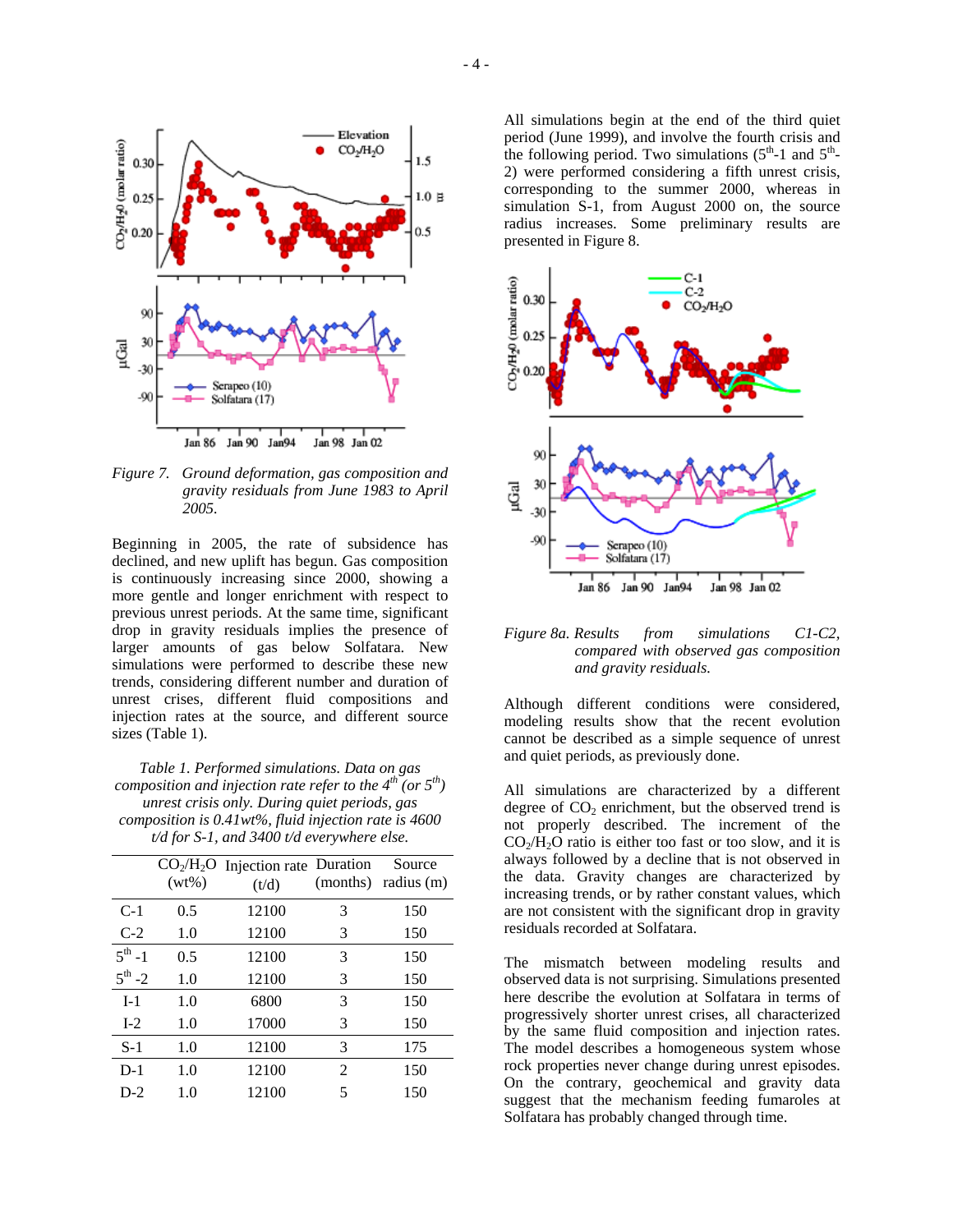

*Figure 8b. Results from simulations 5th1-2, compared with observed gas composition and gravity residuals.* 

The magmatic contribution, and hence the  $CO<sub>2</sub>/H<sub>2</sub>O$ ratio during unrest crises, has probably changed with time. Rock permeability is certainly affected by the repeated episodes of unrest, last of which involved seismic swarms in August 2000 (Bianco et al, 2004), and October 2005.



*Figure 8c. Results from simulations I1-I2 and S1, compared with observed gas composition and gravity residuals.* 

Modeling results suggest that last few years have been probably characterized by a wider source region, and by frequent and shorter unrest crises. However, fluid composition and average density are not uniquely determined by the conditions assigned to the last unrest period, but do derive from the entire<br>simulated evolution. A better match with simulated evolution. A better match with observations will require new simulations considering again the entire observed period, since 1983, with a careful definition of each unrest crisis, in terms of composition of injected fluids, fluid injection rates, timing and duration. A more detailed description of subsurface rock properties, their spatial distribution and temporal evolution will also contribute to improve the model calibration.

#### **REFERENCES**

Barberi F. and M.L. Carapezza, The problem of volcanic unrest: the Campi Flegrei case history, in Scarpa R. and R. I. Tilling (Eds), *Monitoring and mitigation of volcano hazards,* Springer-Verlag, Berlin Hidelberg, Germany, 1996

Battaglia, M., C. Troise, F. Obrizzo, F. Pingue, and G. De Natale, Evidence for fluid migration as the source of deformation at Campi Flegrei caldera (Italy), *Geophys. Res. Lett.*, *33*, doi:10.1029/2005GL024904, 2006.

Bianco F., E. Del Pezzo, G. Saccorotti, G. Ventura, The role of hydrothermal fluids in triggering the July–August 2000 seismic swarm at Campi Flegrei, Italy: evidence from seismological and mesostructural data, *J. Volcanol. Geotherm. Res. 133*, 229–246, 2004.

Bonafede M., Hot fluid migration, an efficient source of ground deformation, application to the 1982–1985 crisis at Campi Flegrei-Italy, *J. Volcanol. Geotherm. Res. 48,* 187– 198, 1991.

Casertano L., A. Olivieri, and M.T. Quagliariello, Hydrodynamics and geodynamics in the Phlegraean Fields area of Italy, *Nature 264,* 161–164, 1976.

Chiodini G., F. Frondini, C. Cardellini, D. Granieri, L. Marini, and G. Ventura, CO2 degassing and energy release at Solfatara volcano, Campi Flegrei, Italy, *J. Geophys. Res*., *106*,16213– 16222, 2001.

Chiodini G., M. Todesco, S. Caliro, C. Del Gaudio, G. Macedonio and M. Russo, Magma degassing as a trigger of braydseismic events: the case of Phlegrean Fields (Italy). *Geophys. Res. Lett*., *30* (8), 1434-1438, 2003.